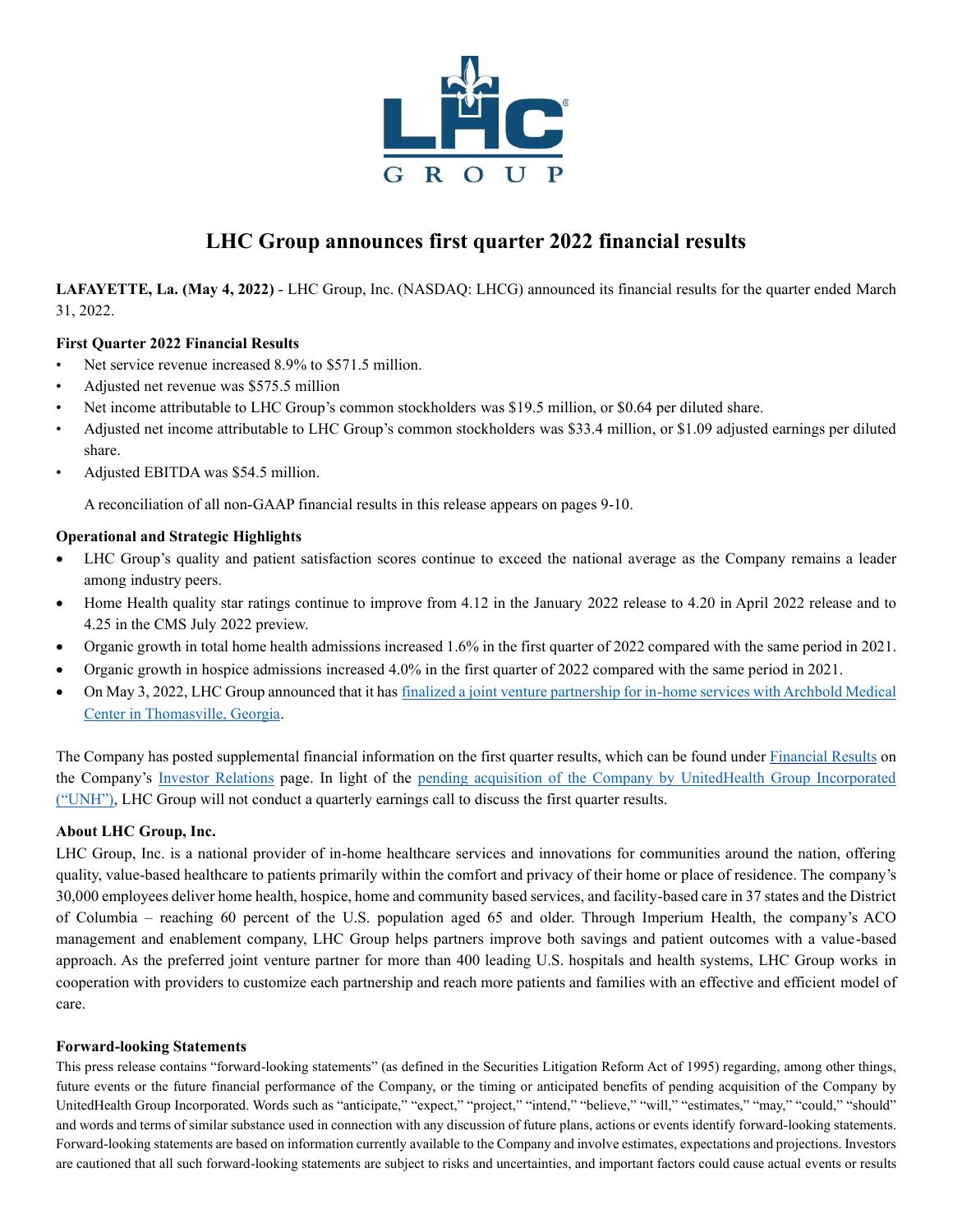to differ materially from those indicated by such forward-looking statements. These risks, uncertainties and other factors include, but are not limited to, those discussed and described in our most recent Annual Report on Form 10-K, including those risks described in Part I, Item 1A. Risk Factors thereof, and in other reports filed subsequently by us with the Securities and Exchange Commission and, with respect to the pending acquisition of the Company by UnitedHealth Group Incorporated, include, but are not limited to, those discussed in the preliminary proxy statement filed by the Company with the SEC on April 29, 2021. All forward-looking statements included in this document are based on information available to us on the date hereof, and the Company assumes no obligation to update any such forward-looking statements to reflect future events or circumstances, except as required by law.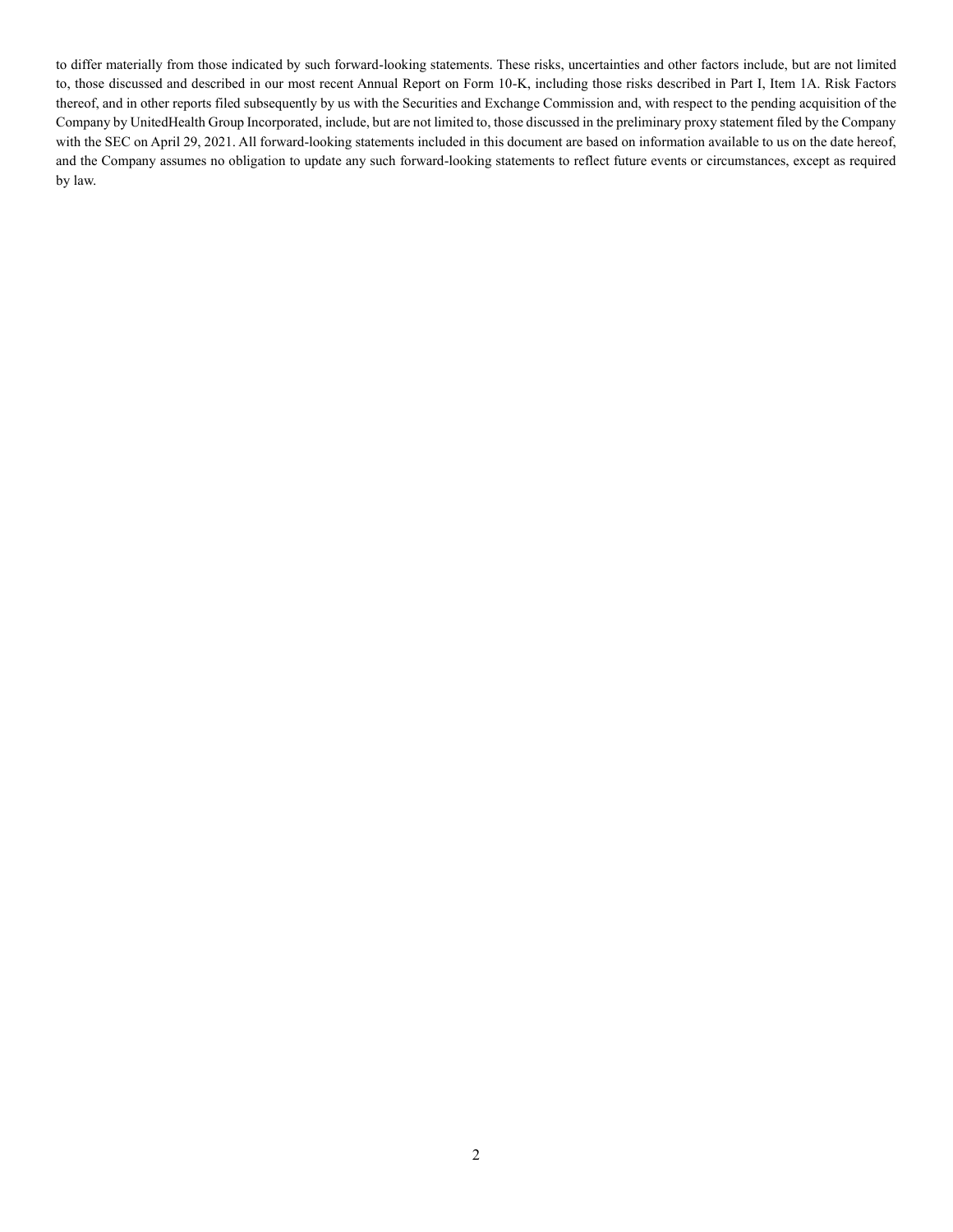## **LHC GROUP, INC. AND SUBSIDIARIES CONDENSED CONSOLIDATED BALANCE SHEETS**

## *(Amounts in thousands, except share data)*

| <b>ASSETS</b><br>Current assets:<br>\$<br>7,680<br>\$<br>Cash<br>9,809<br>Receivables:<br>Patient accounts receivable<br>376,968<br>348,820<br>Other receivables<br>11,219<br>13,780<br>Total receivables<br>388,187<br>362,600<br>Prepaid taxes<br>13,195<br>Prepaid income taxes<br>19,004<br>7,531<br>28,401<br>Prepaid expenses<br>22,636<br>24,801<br>Other current assets<br>34,538<br>485,240<br>433,142<br>Total current assets<br>153,959<br>Property, building and equipment, net of accumulated depreciation of \$101,643 and \$98,394, respectively<br>156,673<br>1,748,426<br>Goodwill<br>1,747,504<br>400,002<br>Intangible assets, net of accumulated amortization of \$20,772 and \$19,152, respectively<br>397,973<br>Operating lease right of use asset<br>111,954<br>113,399<br>Other assets<br>44,196<br>46,693<br>Total assets<br>2,943,540<br>2,895,621<br><b>LIABILITIES AND STOCKHOLDERS' EQUITY</b><br>Current liabilities:<br>\$<br>\$<br>98,118<br>Accounts payable and other accrued liabilities<br>103,151<br>86,049<br>100,532<br>Salaries, wages, and benefits payable<br>33,784<br>Self-insurance reserves<br>41,331<br>Contract liabilities - deferred revenue<br>106,489<br>43,922<br>37,630<br>Current operating lease payable<br>37,633<br>4,475<br>Amounts due to governmental entities<br>5,447<br>Current liabilities - deferred employer payroll tax<br>26,790<br>26,790<br>Total current liabilities<br>343,351<br>408,790<br>76,749<br>Deferred income taxes<br>70,026<br>Income taxes payable<br>7,537<br>7,320<br>773,270<br>Revolving credit facility<br>661,197<br>77,287<br>78,688<br>Long-term operating lease liabilities<br>Total liabilities<br>1,278,194<br>1,226,021<br>17,539<br>17,501<br>Noncontrolling interest — redeemable<br>Commitments and contingencies<br>Stockholders' equity:<br>LHC Group, Inc. stockholders' equity:<br>Preferred stock $-$ \$0.01 par value; 5,000,000 shares authorized; none issued or outstanding<br>Common stock — \$0.01 par value; 60,000,000 shares authorized; 36,687,528 and 36,549,524<br>shares issued, and 30,558,774 and 30,634,414 shares outstanding, respectively<br>367<br>365<br>Treasury stock $-6,128,754$ and 5,915,110 shares at cost, respectively<br>(193, 470)<br>Additional paid-in capital<br>984,784<br>979,642<br>Retained earnings<br>770,479<br>751,025<br>1,562,160<br>Total LHC Group, Inc. stockholders' equity<br>1,566,242<br>Noncontrolling interest — non-redeemable<br>85,647<br>85,857<br>Total stockholders' equity<br>1,647,807<br>1,652,099<br>Total liabilities and stockholders' equity<br>\$2,895,621<br>2,943,540 |  | March 31,<br>2022 |  | December 31,<br>2021 |
|-------------------------------------------------------------------------------------------------------------------------------------------------------------------------------------------------------------------------------------------------------------------------------------------------------------------------------------------------------------------------------------------------------------------------------------------------------------------------------------------------------------------------------------------------------------------------------------------------------------------------------------------------------------------------------------------------------------------------------------------------------------------------------------------------------------------------------------------------------------------------------------------------------------------------------------------------------------------------------------------------------------------------------------------------------------------------------------------------------------------------------------------------------------------------------------------------------------------------------------------------------------------------------------------------------------------------------------------------------------------------------------------------------------------------------------------------------------------------------------------------------------------------------------------------------------------------------------------------------------------------------------------------------------------------------------------------------------------------------------------------------------------------------------------------------------------------------------------------------------------------------------------------------------------------------------------------------------------------------------------------------------------------------------------------------------------------------------------------------------------------------------------------------------------------------------------------------------------------------------------------------------------------------------------------------------------------------------------------------------------------------------------------------------------------------------------------------------------------------------------------------------------------------------------------------------------------------------------------------------------------------------------------------|--|-------------------|--|----------------------|
| (164,790)                                                                                                                                                                                                                                                                                                                                                                                                                                                                                                                                                                                                                                                                                                                                                                                                                                                                                                                                                                                                                                                                                                                                                                                                                                                                                                                                                                                                                                                                                                                                                                                                                                                                                                                                                                                                                                                                                                                                                                                                                                                                                                                                                                                                                                                                                                                                                                                                                                                                                                                                                                                                                                             |  |                   |  |                      |
|                                                                                                                                                                                                                                                                                                                                                                                                                                                                                                                                                                                                                                                                                                                                                                                                                                                                                                                                                                                                                                                                                                                                                                                                                                                                                                                                                                                                                                                                                                                                                                                                                                                                                                                                                                                                                                                                                                                                                                                                                                                                                                                                                                                                                                                                                                                                                                                                                                                                                                                                                                                                                                                       |  |                   |  |                      |
|                                                                                                                                                                                                                                                                                                                                                                                                                                                                                                                                                                                                                                                                                                                                                                                                                                                                                                                                                                                                                                                                                                                                                                                                                                                                                                                                                                                                                                                                                                                                                                                                                                                                                                                                                                                                                                                                                                                                                                                                                                                                                                                                                                                                                                                                                                                                                                                                                                                                                                                                                                                                                                                       |  |                   |  |                      |
|                                                                                                                                                                                                                                                                                                                                                                                                                                                                                                                                                                                                                                                                                                                                                                                                                                                                                                                                                                                                                                                                                                                                                                                                                                                                                                                                                                                                                                                                                                                                                                                                                                                                                                                                                                                                                                                                                                                                                                                                                                                                                                                                                                                                                                                                                                                                                                                                                                                                                                                                                                                                                                                       |  |                   |  |                      |
|                                                                                                                                                                                                                                                                                                                                                                                                                                                                                                                                                                                                                                                                                                                                                                                                                                                                                                                                                                                                                                                                                                                                                                                                                                                                                                                                                                                                                                                                                                                                                                                                                                                                                                                                                                                                                                                                                                                                                                                                                                                                                                                                                                                                                                                                                                                                                                                                                                                                                                                                                                                                                                                       |  |                   |  |                      |
|                                                                                                                                                                                                                                                                                                                                                                                                                                                                                                                                                                                                                                                                                                                                                                                                                                                                                                                                                                                                                                                                                                                                                                                                                                                                                                                                                                                                                                                                                                                                                                                                                                                                                                                                                                                                                                                                                                                                                                                                                                                                                                                                                                                                                                                                                                                                                                                                                                                                                                                                                                                                                                                       |  |                   |  |                      |
|                                                                                                                                                                                                                                                                                                                                                                                                                                                                                                                                                                                                                                                                                                                                                                                                                                                                                                                                                                                                                                                                                                                                                                                                                                                                                                                                                                                                                                                                                                                                                                                                                                                                                                                                                                                                                                                                                                                                                                                                                                                                                                                                                                                                                                                                                                                                                                                                                                                                                                                                                                                                                                                       |  |                   |  |                      |
|                                                                                                                                                                                                                                                                                                                                                                                                                                                                                                                                                                                                                                                                                                                                                                                                                                                                                                                                                                                                                                                                                                                                                                                                                                                                                                                                                                                                                                                                                                                                                                                                                                                                                                                                                                                                                                                                                                                                                                                                                                                                                                                                                                                                                                                                                                                                                                                                                                                                                                                                                                                                                                                       |  |                   |  |                      |
|                                                                                                                                                                                                                                                                                                                                                                                                                                                                                                                                                                                                                                                                                                                                                                                                                                                                                                                                                                                                                                                                                                                                                                                                                                                                                                                                                                                                                                                                                                                                                                                                                                                                                                                                                                                                                                                                                                                                                                                                                                                                                                                                                                                                                                                                                                                                                                                                                                                                                                                                                                                                                                                       |  |                   |  |                      |
|                                                                                                                                                                                                                                                                                                                                                                                                                                                                                                                                                                                                                                                                                                                                                                                                                                                                                                                                                                                                                                                                                                                                                                                                                                                                                                                                                                                                                                                                                                                                                                                                                                                                                                                                                                                                                                                                                                                                                                                                                                                                                                                                                                                                                                                                                                                                                                                                                                                                                                                                                                                                                                                       |  |                   |  |                      |
|                                                                                                                                                                                                                                                                                                                                                                                                                                                                                                                                                                                                                                                                                                                                                                                                                                                                                                                                                                                                                                                                                                                                                                                                                                                                                                                                                                                                                                                                                                                                                                                                                                                                                                                                                                                                                                                                                                                                                                                                                                                                                                                                                                                                                                                                                                                                                                                                                                                                                                                                                                                                                                                       |  |                   |  |                      |
|                                                                                                                                                                                                                                                                                                                                                                                                                                                                                                                                                                                                                                                                                                                                                                                                                                                                                                                                                                                                                                                                                                                                                                                                                                                                                                                                                                                                                                                                                                                                                                                                                                                                                                                                                                                                                                                                                                                                                                                                                                                                                                                                                                                                                                                                                                                                                                                                                                                                                                                                                                                                                                                       |  |                   |  |                      |
|                                                                                                                                                                                                                                                                                                                                                                                                                                                                                                                                                                                                                                                                                                                                                                                                                                                                                                                                                                                                                                                                                                                                                                                                                                                                                                                                                                                                                                                                                                                                                                                                                                                                                                                                                                                                                                                                                                                                                                                                                                                                                                                                                                                                                                                                                                                                                                                                                                                                                                                                                                                                                                                       |  |                   |  |                      |
|                                                                                                                                                                                                                                                                                                                                                                                                                                                                                                                                                                                                                                                                                                                                                                                                                                                                                                                                                                                                                                                                                                                                                                                                                                                                                                                                                                                                                                                                                                                                                                                                                                                                                                                                                                                                                                                                                                                                                                                                                                                                                                                                                                                                                                                                                                                                                                                                                                                                                                                                                                                                                                                       |  |                   |  |                      |
|                                                                                                                                                                                                                                                                                                                                                                                                                                                                                                                                                                                                                                                                                                                                                                                                                                                                                                                                                                                                                                                                                                                                                                                                                                                                                                                                                                                                                                                                                                                                                                                                                                                                                                                                                                                                                                                                                                                                                                                                                                                                                                                                                                                                                                                                                                                                                                                                                                                                                                                                                                                                                                                       |  |                   |  |                      |
|                                                                                                                                                                                                                                                                                                                                                                                                                                                                                                                                                                                                                                                                                                                                                                                                                                                                                                                                                                                                                                                                                                                                                                                                                                                                                                                                                                                                                                                                                                                                                                                                                                                                                                                                                                                                                                                                                                                                                                                                                                                                                                                                                                                                                                                                                                                                                                                                                                                                                                                                                                                                                                                       |  |                   |  |                      |
|                                                                                                                                                                                                                                                                                                                                                                                                                                                                                                                                                                                                                                                                                                                                                                                                                                                                                                                                                                                                                                                                                                                                                                                                                                                                                                                                                                                                                                                                                                                                                                                                                                                                                                                                                                                                                                                                                                                                                                                                                                                                                                                                                                                                                                                                                                                                                                                                                                                                                                                                                                                                                                                       |  |                   |  |                      |
|                                                                                                                                                                                                                                                                                                                                                                                                                                                                                                                                                                                                                                                                                                                                                                                                                                                                                                                                                                                                                                                                                                                                                                                                                                                                                                                                                                                                                                                                                                                                                                                                                                                                                                                                                                                                                                                                                                                                                                                                                                                                                                                                                                                                                                                                                                                                                                                                                                                                                                                                                                                                                                                       |  |                   |  |                      |
|                                                                                                                                                                                                                                                                                                                                                                                                                                                                                                                                                                                                                                                                                                                                                                                                                                                                                                                                                                                                                                                                                                                                                                                                                                                                                                                                                                                                                                                                                                                                                                                                                                                                                                                                                                                                                                                                                                                                                                                                                                                                                                                                                                                                                                                                                                                                                                                                                                                                                                                                                                                                                                                       |  |                   |  |                      |
|                                                                                                                                                                                                                                                                                                                                                                                                                                                                                                                                                                                                                                                                                                                                                                                                                                                                                                                                                                                                                                                                                                                                                                                                                                                                                                                                                                                                                                                                                                                                                                                                                                                                                                                                                                                                                                                                                                                                                                                                                                                                                                                                                                                                                                                                                                                                                                                                                                                                                                                                                                                                                                                       |  |                   |  |                      |
|                                                                                                                                                                                                                                                                                                                                                                                                                                                                                                                                                                                                                                                                                                                                                                                                                                                                                                                                                                                                                                                                                                                                                                                                                                                                                                                                                                                                                                                                                                                                                                                                                                                                                                                                                                                                                                                                                                                                                                                                                                                                                                                                                                                                                                                                                                                                                                                                                                                                                                                                                                                                                                                       |  |                   |  |                      |
|                                                                                                                                                                                                                                                                                                                                                                                                                                                                                                                                                                                                                                                                                                                                                                                                                                                                                                                                                                                                                                                                                                                                                                                                                                                                                                                                                                                                                                                                                                                                                                                                                                                                                                                                                                                                                                                                                                                                                                                                                                                                                                                                                                                                                                                                                                                                                                                                                                                                                                                                                                                                                                                       |  |                   |  |                      |
|                                                                                                                                                                                                                                                                                                                                                                                                                                                                                                                                                                                                                                                                                                                                                                                                                                                                                                                                                                                                                                                                                                                                                                                                                                                                                                                                                                                                                                                                                                                                                                                                                                                                                                                                                                                                                                                                                                                                                                                                                                                                                                                                                                                                                                                                                                                                                                                                                                                                                                                                                                                                                                                       |  |                   |  |                      |
|                                                                                                                                                                                                                                                                                                                                                                                                                                                                                                                                                                                                                                                                                                                                                                                                                                                                                                                                                                                                                                                                                                                                                                                                                                                                                                                                                                                                                                                                                                                                                                                                                                                                                                                                                                                                                                                                                                                                                                                                                                                                                                                                                                                                                                                                                                                                                                                                                                                                                                                                                                                                                                                       |  |                   |  |                      |
|                                                                                                                                                                                                                                                                                                                                                                                                                                                                                                                                                                                                                                                                                                                                                                                                                                                                                                                                                                                                                                                                                                                                                                                                                                                                                                                                                                                                                                                                                                                                                                                                                                                                                                                                                                                                                                                                                                                                                                                                                                                                                                                                                                                                                                                                                                                                                                                                                                                                                                                                                                                                                                                       |  |                   |  |                      |
|                                                                                                                                                                                                                                                                                                                                                                                                                                                                                                                                                                                                                                                                                                                                                                                                                                                                                                                                                                                                                                                                                                                                                                                                                                                                                                                                                                                                                                                                                                                                                                                                                                                                                                                                                                                                                                                                                                                                                                                                                                                                                                                                                                                                                                                                                                                                                                                                                                                                                                                                                                                                                                                       |  |                   |  |                      |
|                                                                                                                                                                                                                                                                                                                                                                                                                                                                                                                                                                                                                                                                                                                                                                                                                                                                                                                                                                                                                                                                                                                                                                                                                                                                                                                                                                                                                                                                                                                                                                                                                                                                                                                                                                                                                                                                                                                                                                                                                                                                                                                                                                                                                                                                                                                                                                                                                                                                                                                                                                                                                                                       |  |                   |  |                      |
|                                                                                                                                                                                                                                                                                                                                                                                                                                                                                                                                                                                                                                                                                                                                                                                                                                                                                                                                                                                                                                                                                                                                                                                                                                                                                                                                                                                                                                                                                                                                                                                                                                                                                                                                                                                                                                                                                                                                                                                                                                                                                                                                                                                                                                                                                                                                                                                                                                                                                                                                                                                                                                                       |  |                   |  |                      |
|                                                                                                                                                                                                                                                                                                                                                                                                                                                                                                                                                                                                                                                                                                                                                                                                                                                                                                                                                                                                                                                                                                                                                                                                                                                                                                                                                                                                                                                                                                                                                                                                                                                                                                                                                                                                                                                                                                                                                                                                                                                                                                                                                                                                                                                                                                                                                                                                                                                                                                                                                                                                                                                       |  |                   |  |                      |
|                                                                                                                                                                                                                                                                                                                                                                                                                                                                                                                                                                                                                                                                                                                                                                                                                                                                                                                                                                                                                                                                                                                                                                                                                                                                                                                                                                                                                                                                                                                                                                                                                                                                                                                                                                                                                                                                                                                                                                                                                                                                                                                                                                                                                                                                                                                                                                                                                                                                                                                                                                                                                                                       |  |                   |  |                      |
|                                                                                                                                                                                                                                                                                                                                                                                                                                                                                                                                                                                                                                                                                                                                                                                                                                                                                                                                                                                                                                                                                                                                                                                                                                                                                                                                                                                                                                                                                                                                                                                                                                                                                                                                                                                                                                                                                                                                                                                                                                                                                                                                                                                                                                                                                                                                                                                                                                                                                                                                                                                                                                                       |  |                   |  |                      |
|                                                                                                                                                                                                                                                                                                                                                                                                                                                                                                                                                                                                                                                                                                                                                                                                                                                                                                                                                                                                                                                                                                                                                                                                                                                                                                                                                                                                                                                                                                                                                                                                                                                                                                                                                                                                                                                                                                                                                                                                                                                                                                                                                                                                                                                                                                                                                                                                                                                                                                                                                                                                                                                       |  |                   |  |                      |
|                                                                                                                                                                                                                                                                                                                                                                                                                                                                                                                                                                                                                                                                                                                                                                                                                                                                                                                                                                                                                                                                                                                                                                                                                                                                                                                                                                                                                                                                                                                                                                                                                                                                                                                                                                                                                                                                                                                                                                                                                                                                                                                                                                                                                                                                                                                                                                                                                                                                                                                                                                                                                                                       |  |                   |  |                      |
|                                                                                                                                                                                                                                                                                                                                                                                                                                                                                                                                                                                                                                                                                                                                                                                                                                                                                                                                                                                                                                                                                                                                                                                                                                                                                                                                                                                                                                                                                                                                                                                                                                                                                                                                                                                                                                                                                                                                                                                                                                                                                                                                                                                                                                                                                                                                                                                                                                                                                                                                                                                                                                                       |  |                   |  |                      |
|                                                                                                                                                                                                                                                                                                                                                                                                                                                                                                                                                                                                                                                                                                                                                                                                                                                                                                                                                                                                                                                                                                                                                                                                                                                                                                                                                                                                                                                                                                                                                                                                                                                                                                                                                                                                                                                                                                                                                                                                                                                                                                                                                                                                                                                                                                                                                                                                                                                                                                                                                                                                                                                       |  |                   |  |                      |
|                                                                                                                                                                                                                                                                                                                                                                                                                                                                                                                                                                                                                                                                                                                                                                                                                                                                                                                                                                                                                                                                                                                                                                                                                                                                                                                                                                                                                                                                                                                                                                                                                                                                                                                                                                                                                                                                                                                                                                                                                                                                                                                                                                                                                                                                                                                                                                                                                                                                                                                                                                                                                                                       |  |                   |  |                      |
|                                                                                                                                                                                                                                                                                                                                                                                                                                                                                                                                                                                                                                                                                                                                                                                                                                                                                                                                                                                                                                                                                                                                                                                                                                                                                                                                                                                                                                                                                                                                                                                                                                                                                                                                                                                                                                                                                                                                                                                                                                                                                                                                                                                                                                                                                                                                                                                                                                                                                                                                                                                                                                                       |  |                   |  |                      |
|                                                                                                                                                                                                                                                                                                                                                                                                                                                                                                                                                                                                                                                                                                                                                                                                                                                                                                                                                                                                                                                                                                                                                                                                                                                                                                                                                                                                                                                                                                                                                                                                                                                                                                                                                                                                                                                                                                                                                                                                                                                                                                                                                                                                                                                                                                                                                                                                                                                                                                                                                                                                                                                       |  |                   |  |                      |
|                                                                                                                                                                                                                                                                                                                                                                                                                                                                                                                                                                                                                                                                                                                                                                                                                                                                                                                                                                                                                                                                                                                                                                                                                                                                                                                                                                                                                                                                                                                                                                                                                                                                                                                                                                                                                                                                                                                                                                                                                                                                                                                                                                                                                                                                                                                                                                                                                                                                                                                                                                                                                                                       |  |                   |  |                      |
|                                                                                                                                                                                                                                                                                                                                                                                                                                                                                                                                                                                                                                                                                                                                                                                                                                                                                                                                                                                                                                                                                                                                                                                                                                                                                                                                                                                                                                                                                                                                                                                                                                                                                                                                                                                                                                                                                                                                                                                                                                                                                                                                                                                                                                                                                                                                                                                                                                                                                                                                                                                                                                                       |  |                   |  |                      |
|                                                                                                                                                                                                                                                                                                                                                                                                                                                                                                                                                                                                                                                                                                                                                                                                                                                                                                                                                                                                                                                                                                                                                                                                                                                                                                                                                                                                                                                                                                                                                                                                                                                                                                                                                                                                                                                                                                                                                                                                                                                                                                                                                                                                                                                                                                                                                                                                                                                                                                                                                                                                                                                       |  |                   |  |                      |
|                                                                                                                                                                                                                                                                                                                                                                                                                                                                                                                                                                                                                                                                                                                                                                                                                                                                                                                                                                                                                                                                                                                                                                                                                                                                                                                                                                                                                                                                                                                                                                                                                                                                                                                                                                                                                                                                                                                                                                                                                                                                                                                                                                                                                                                                                                                                                                                                                                                                                                                                                                                                                                                       |  |                   |  |                      |
|                                                                                                                                                                                                                                                                                                                                                                                                                                                                                                                                                                                                                                                                                                                                                                                                                                                                                                                                                                                                                                                                                                                                                                                                                                                                                                                                                                                                                                                                                                                                                                                                                                                                                                                                                                                                                                                                                                                                                                                                                                                                                                                                                                                                                                                                                                                                                                                                                                                                                                                                                                                                                                                       |  |                   |  |                      |
|                                                                                                                                                                                                                                                                                                                                                                                                                                                                                                                                                                                                                                                                                                                                                                                                                                                                                                                                                                                                                                                                                                                                                                                                                                                                                                                                                                                                                                                                                                                                                                                                                                                                                                                                                                                                                                                                                                                                                                                                                                                                                                                                                                                                                                                                                                                                                                                                                                                                                                                                                                                                                                                       |  |                   |  |                      |
|                                                                                                                                                                                                                                                                                                                                                                                                                                                                                                                                                                                                                                                                                                                                                                                                                                                                                                                                                                                                                                                                                                                                                                                                                                                                                                                                                                                                                                                                                                                                                                                                                                                                                                                                                                                                                                                                                                                                                                                                                                                                                                                                                                                                                                                                                                                                                                                                                                                                                                                                                                                                                                                       |  |                   |  |                      |
|                                                                                                                                                                                                                                                                                                                                                                                                                                                                                                                                                                                                                                                                                                                                                                                                                                                                                                                                                                                                                                                                                                                                                                                                                                                                                                                                                                                                                                                                                                                                                                                                                                                                                                                                                                                                                                                                                                                                                                                                                                                                                                                                                                                                                                                                                                                                                                                                                                                                                                                                                                                                                                                       |  |                   |  |                      |
|                                                                                                                                                                                                                                                                                                                                                                                                                                                                                                                                                                                                                                                                                                                                                                                                                                                                                                                                                                                                                                                                                                                                                                                                                                                                                                                                                                                                                                                                                                                                                                                                                                                                                                                                                                                                                                                                                                                                                                                                                                                                                                                                                                                                                                                                                                                                                                                                                                                                                                                                                                                                                                                       |  |                   |  |                      |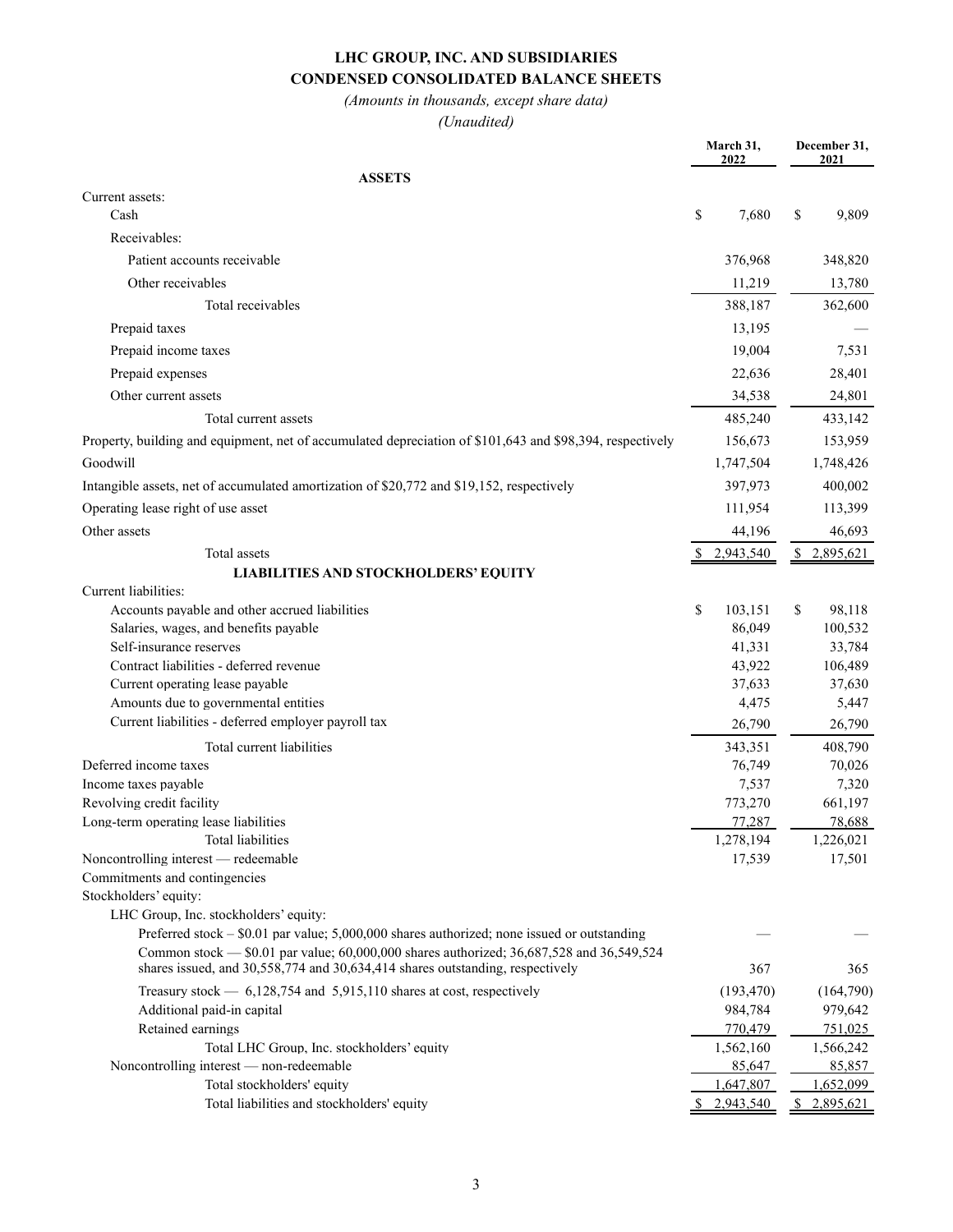## **LHC GROUP, INC. AND SUBSIDIARIES CONDENSED CONSOLIDATED STATEMENTS OF INCOME**

## *(Amounts in thousands, except per share data)*

|                                                                              | <b>Three Months Ended</b><br>March 31, |         |  |  |  |
|------------------------------------------------------------------------------|----------------------------------------|---------|--|--|--|
| 2022                                                                         |                                        | 2021    |  |  |  |
| Net service revenue<br>\$<br>571,495                                         | $\mathbb{S}$                           | 524,835 |  |  |  |
| Cost of service revenue (excluding depreciation and amortization)<br>350,388 |                                        | 310,272 |  |  |  |
| 221,107<br>Gross margin                                                      |                                        | 214,563 |  |  |  |
| General and administrative expenses<br>184,359                               |                                        | 163,249 |  |  |  |
| Impairment of intangibles and other<br>1,229                                 |                                        | 177     |  |  |  |
| 35,519<br>Operating income                                                   |                                        | 51,137  |  |  |  |
| (4,171)<br>Interest expense                                                  |                                        | (263)   |  |  |  |
| 31,348<br>Income before income taxes and noncontrolling interest             |                                        | 50,874  |  |  |  |
| 6,369<br>Income tax expense                                                  |                                        | 9,441   |  |  |  |
| 24,979<br>Net income                                                         |                                        | 41,433  |  |  |  |
| Less net income attributable to noncontrolling interests<br>5,525            |                                        | 6,774   |  |  |  |
| Net income attributable to LHC Group, Inc.'s common stockholders<br>19,454   | <b>S</b>                               | 34,659  |  |  |  |
| Earnings per share:                                                          |                                        |         |  |  |  |
| \$<br><b>Basic</b><br>0.64                                                   | -S                                     | 1.11    |  |  |  |
| \$<br>Diluted<br>0.64                                                        | <sup>\$</sup>                          | 1.10    |  |  |  |
| Weighted average shares outstanding:                                         |                                        |         |  |  |  |
| Basic<br>30,478                                                              |                                        | 31,165  |  |  |  |
| Diluted<br>30,603                                                            |                                        | 31,432  |  |  |  |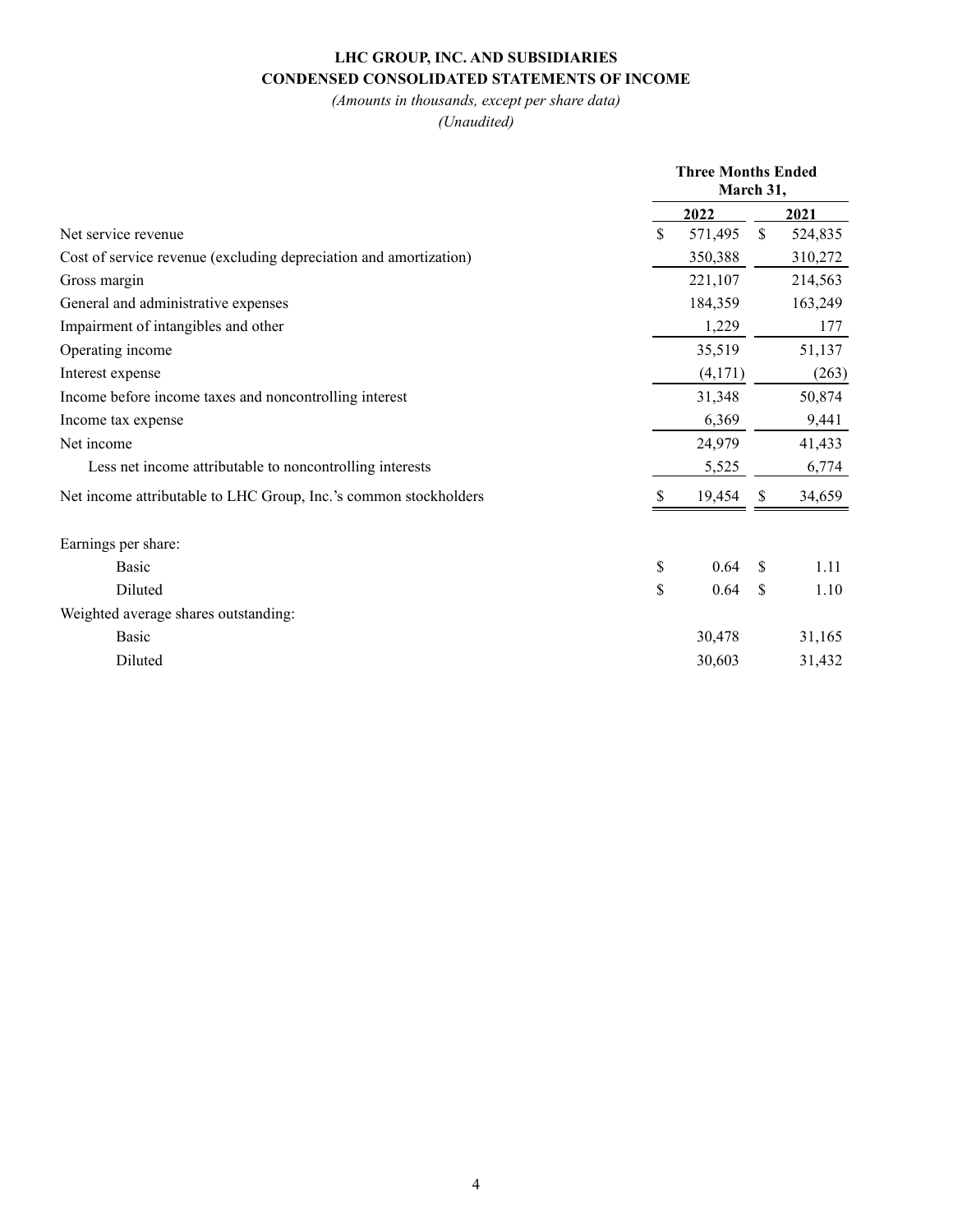## **LHC GROUP, INC. AND SUBSIDIARIES CONDENSED CONSOLIDATED STATEMENTS OF CASH FLOWS**

# *(Amounts in thousands)*

|                                                                                   | <b>Three Months Ended</b><br>March 31, |                        |
|-----------------------------------------------------------------------------------|----------------------------------------|------------------------|
|                                                                                   | 2022                                   | 2021                   |
| <b>Operating activities:</b>                                                      |                                        |                        |
| Net income                                                                        | \$<br>24,979                           | $\mathbb{S}$<br>41,433 |
| Adjustments to reconcile net income to net cash provided by operating activities: |                                        |                        |
| Depreciation and amortization expense                                             | 5,617                                  | 4,999                  |
| Amortization of operating lease right of use asset                                | 10,128                                 | 8,918                  |
| Stock-based compensation expense                                                  | 4,376                                  | 3,513                  |
| Deferred income taxes                                                             | 6,723                                  | 7,717                  |
| Loss on disposal of assets                                                        | 155                                    | 31                     |
| Impairment of intangibles and other                                               | 1,229                                  | 177                    |
| Changes in operating assets and liabilities, net of acquisitions:                 |                                        |                        |
| Receivables                                                                       | (25, 538)                              | (28, 805)              |
| Prepaid expenses                                                                  | 5,765                                  | (3,980)                |
| Other assets                                                                      | (7,192)                                | 1,627                  |
| Prepaid income taxes                                                              | (11, 473)                              |                        |
| Prepaid taxes                                                                     | (13, 195)                              |                        |
| Accounts payable and accrued expenses                                             | 10,602                                 | (2,894)                |
| Salaries, wages, and benefits payable                                             | (6,936)                                | 20,451                 |
| Contract liabilities - deferred revenue                                           | (62, 567)                              |                        |
| Operating lease liabilities                                                       | (10,046)                               | (8,925)                |
| Income taxes payable                                                              | 217                                    | 1,119                  |
|                                                                                   |                                        |                        |
| Net amounts due to/from governmental entities                                     | 2,200                                  | (575)                  |
| Net cash (used in) provided by operating activities                               | (64,956)                               | 44,806                 |
| <b>Investing activities:</b>                                                      |                                        |                        |
| Purchases of property, building and equipment                                     | (6, 442)                               | (4,849)                |
| Proceeds from sale of property, building and equipment                            |                                        | 45                     |
| Proceeds from sale of an entity                                                   |                                        | 200                    |
| Minority interest investments                                                     | (100)                                  |                        |
| Net cash used in investing activities                                             | (6, 542)                               | (4,604)                |
| <b>Financing activities:</b>                                                      |                                        |                        |
| Proceeds from line of credit                                                      | 374,428                                |                        |
| Payments on line of credit                                                        | (262, 355)                             | (20,000)               |
| Proceeds from employee stock purchase plan                                        | 698                                    | 649                    |
| Payments on repurchasing common stock                                             | (34, 565)                              |                        |
| Noncontrolling interest distributions                                             | (5,697)                                | (5,704)                |
| Withholding taxes paid on stock-based compensation                                | (3,140)                                | (9, 541)               |
| Purchase of additional controlling interest                                       |                                        | (142)                  |
| Sale of noncontrolling interest                                                   |                                        | 284                    |
| Net cash provided by (used in) financing activities                               | 69,369                                 | (34, 454)              |
| Change in cash                                                                    | (2,129)                                | 5,748                  |
| Cash at beginning of period                                                       | 9,809                                  | 286,569                |
| Cash at end of period                                                             | \$<br>7,680                            | \$<br>292,317          |
| <b>Non-Cash Financing Activity:</b>                                               |                                        |                        |
| Supplemental disclosures of cash flow information:                                |                                        |                        |
| Interest paid                                                                     | \$<br>3,519                            | \$<br>495              |
| Income taxes paid                                                                 | \$<br>10,944                           | \$<br>621              |
| <b>Non-Cash Operating Activity:</b>                                               |                                        |                        |
| Operating right of use assets in exchange for lease obligations                   | \$<br>9,371                            | \$<br>11,748           |
| Reduction to right of use assets and liabilities                                  | \$<br>(688)                            | \$                     |
| <b>Non-Cash Investing Activity:</b>                                               |                                        |                        |
| Net working capital adjustment                                                    | \$<br>(102)                            | \$                     |
| Accrued capital expenditures                                                      | \$<br>372                              | \$<br>1,973            |
|                                                                                   |                                        |                        |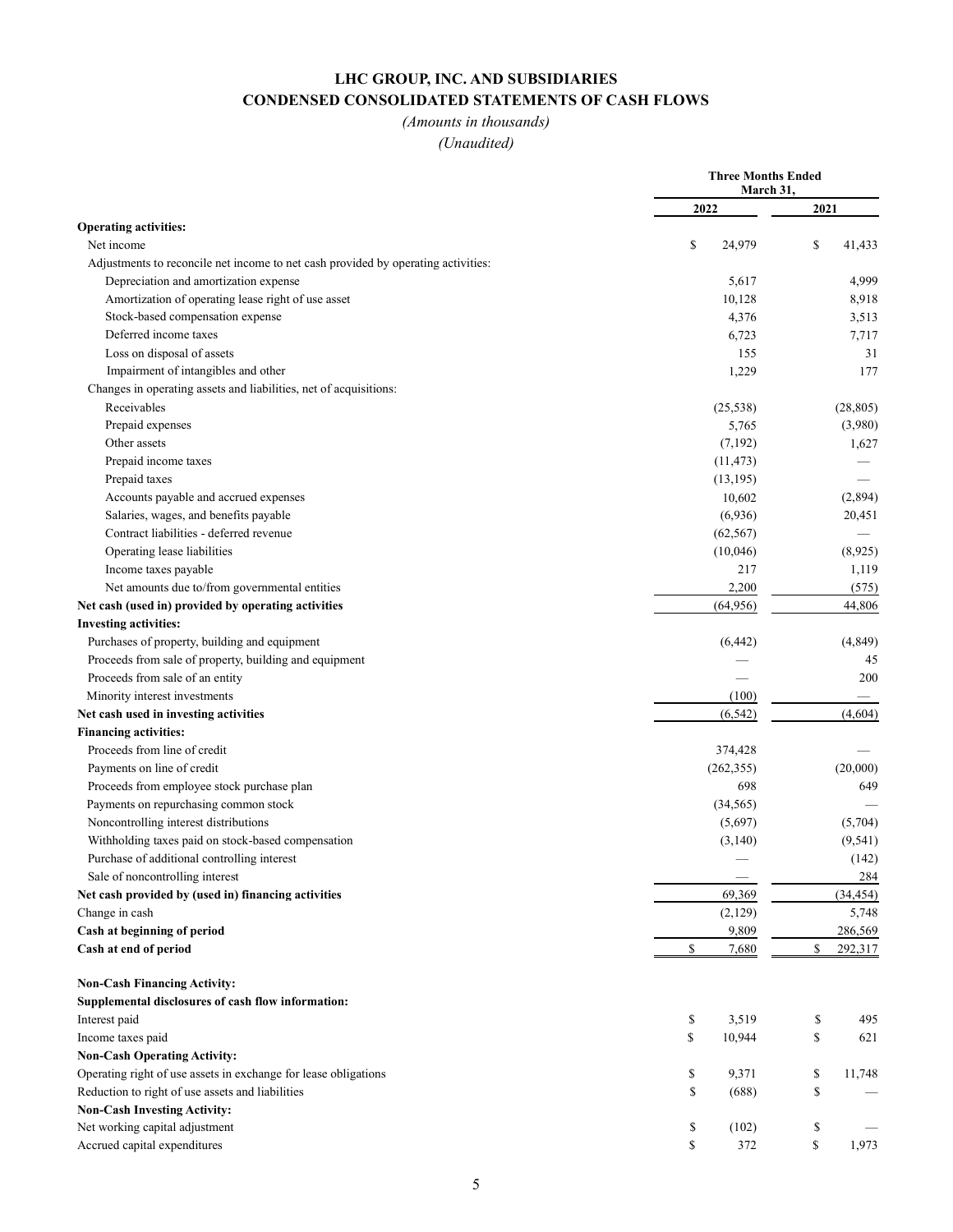## **LHC GROUP, INC. AND SUBSIDIARIES**

## **SEGMENT INFORMATION**

*(Amounts in thousands) (Unaudited)*

|                                                                           | Three Months Ended March 31, 2022 |                                |    |                            |   |                                             |    |                                |               |         |              |              |
|---------------------------------------------------------------------------|-----------------------------------|--------------------------------|----|----------------------------|---|---------------------------------------------|----|--------------------------------|---------------|---------|--------------|--------------|
|                                                                           |                                   | <b>Home</b> health<br>services |    | <b>Hospice</b><br>services |   | Home and<br>community-<br>based<br>services |    | Facility-<br>based<br>services |               | HCI     |              | <b>Total</b> |
| Net service revenue                                                       | S                                 | 387,892                        | S. | 101,906                    | S | 44,340                                      | S. | 32,139                         | <sup>\$</sup> | 5,218   | \$.          | 571,495      |
| Cost of service revenue (excluding<br>depreciation and amortization)      |                                   | 228,207                        |    | 66,065                     |   | 28,955                                      |    | 24,205                         |               | 2,956   |              | 350,388      |
| General and administrative expenses                                       |                                   | 126,807                        |    | 31,345                     |   | 11,418                                      |    | 11,428                         |               | 3,361   |              | 184,359      |
| Impairment of intangibles and other                                       |                                   | 449                            |    | 726                        |   | 54                                          |    |                                |               |         |              | 1,229        |
| Operating income (loss)                                                   |                                   | 32,429                         |    | 3,770                      |   | 3,913                                       |    | (3, 494)                       |               | (1,099) |              | 35,519       |
| Interest expense                                                          |                                   | (2,970)                        |    | (498)                      |   | (413)                                       |    | (208)                          |               | (82)    |              | (4,171)      |
| Income (loss) before income taxes and<br>noncontrolling interest          |                                   | 29,459                         |    | 3,272                      |   | 3,500                                       |    | (3,702)                        |               | (1,181) |              | 31,348       |
| Income tax expense (benefit)                                              |                                   | 4,769                          |    | 596                        |   | 2,258                                       |    | (962)                          |               | (292)   |              | 6,369        |
| Net income (loss)                                                         |                                   | 24,690                         |    | 2,676                      |   | 1,242                                       |    | (2,740)                        |               | (889)   |              | 24,979       |
| Less net income (loss) attributable to non<br>controlling interests       |                                   | 4,596                          |    | 680                        |   | 85                                          |    | 171                            |               | (7)     |              | 5,525        |
| Net income (loss) attributable to LHC<br>Group, Inc.'s common stockholder |                                   | 20,094                         | S  | 1,996                      | S | 1,157                                       | S  | $(2,911)$ \$                   |               | (882)   | <sup>S</sup> | 19,454       |
| Total assets                                                              |                                   | 1,756,250                      | \$ | 803,004                    |   | \$240,195                                   |    | 80,831                         |               | 63,260  |              | \$2,943,540  |

### **LHC GROUP, INC. AND SUBSIDIARIES**

## **SEGMENT INFORMATION**

*(Amounts in thousands) (Unaudited)*

|                                                                            | Three Months Ended March 31, 2021 |                                |     |                            |     |                                             |    |                                       |               |            |    |              |
|----------------------------------------------------------------------------|-----------------------------------|--------------------------------|-----|----------------------------|-----|---------------------------------------------|----|---------------------------------------|---------------|------------|----|--------------|
|                                                                            |                                   | <b>Home</b> health<br>services |     | <b>Hospice</b><br>services |     | Home and<br>community-<br>based<br>services |    | <b>Facility-</b><br>based<br>services |               | <b>HCI</b> |    | <b>Total</b> |
| Net service revenue                                                        | S                                 | 373,828                        | S   | 62,734                     | \$. | 49,125                                      | S  | 33,369                                | <sup>\$</sup> | 5,779      |    | 524,835      |
| Cost of service revenue (excluding<br>depreciation and amortization)       |                                   | 212,373                        |     | 38,570                     |     | 34,872                                      |    | 21,175                                |               | 3,282      |    | 310,272      |
| General and administrative expenses                                        |                                   | 119,397                        |     | 18,127                     |     | 11,529                                      |    | 11,257                                |               | 2,939      |    | 163,249      |
| Impairment of intangibles and other                                        |                                   | 177                            |     |                            |     |                                             |    |                                       |               |            |    | 177          |
| Operating income (loss)                                                    |                                   | 41,881                         |     | 6,037                      |     | 2,724                                       |    | 937                                   |               | (442)      |    | 51,137       |
| Interest expense                                                           |                                   | (182)                          |     | (36)                       |     | (24)                                        |    | (14)                                  |               | (7)        |    | (263)        |
| Income (loss) before income taxes and<br>noncontrolling interest           |                                   | 41,699                         |     | 6,001                      |     | 2,700                                       |    | 923                                   |               | (449)      |    | 50,874       |
| Income tax expense (benefit)                                               |                                   | 7,890                          |     | 1,067                      |     | 518                                         |    | 57                                    |               | (91)       |    | 9,441        |
| Net income (loss)                                                          |                                   | 33,809                         |     | 4,934                      |     | 2,182                                       |    | 866                                   |               | (358)      |    | 41,433       |
| Less net income (loss) attributable to<br>noncontrolling interests         |                                   | 4,849                          |     | 1,015                      |     | 279                                         |    | 657                                   |               | (26)       |    | 6,774        |
| Net income (loss) attributable to LHC<br>Group, Inc.'s common stockholders |                                   | 28,960                         | \$. | 3,919                      | S   | 1,903                                       | \$ | 209                                   | <b>S</b>      | (332)      | -S | 34,659       |
| Total assets                                                               |                                   | 1,785,486                      | S.  | 308,009                    | \$  | 262,538                                     |    | 97,692                                |               | 69,129     |    | \$2,522,854  |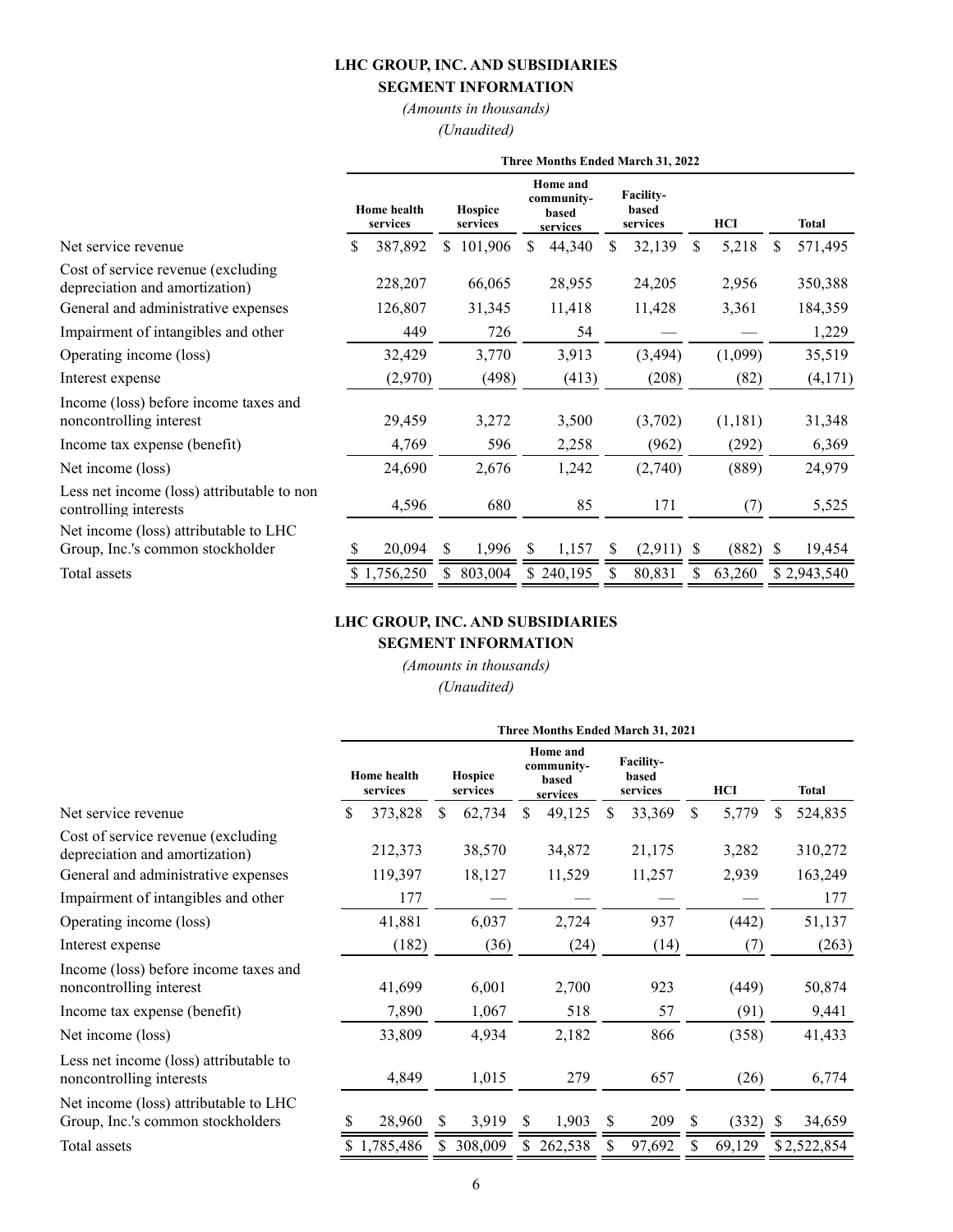### **LHC GROUP, INC. AND SUBSIDIARIES SELECT CONSOLIDATED KEY STATISTICAL AND FINANCIAL DATA**

*(Unaudited)* 

|                                              | <b>Three Months Ended</b><br>March 31, |      |           |          |  |  |  |  |  |  |
|----------------------------------------------|----------------------------------------|------|-----------|----------|--|--|--|--|--|--|
| <b>Key Data:</b>                             | 2022                                   |      | 2021      |          |  |  |  |  |  |  |
| <b>Home Health Services:</b>                 |                                        |      |           |          |  |  |  |  |  |  |
| Locations                                    | 546                                    |      | 531       |          |  |  |  |  |  |  |
| Total new admissions                         | 113,122                                |      | 107,922   |          |  |  |  |  |  |  |
| Episodic new admissions                      | 68,154                                 |      | 67,392    |          |  |  |  |  |  |  |
| Average daily census                         | 85,347                                 |      | 83,938    |          |  |  |  |  |  |  |
| Average episodic daily census                | 53,278                                 |      | 54,597    |          |  |  |  |  |  |  |
| Completed episodes                           | 100,527                                |      | 101,736   |          |  |  |  |  |  |  |
| Average reimbursement per completed episodes | \$<br>2,934                            | \$   | 2,856     |          |  |  |  |  |  |  |
| Total visits                                 | 2,118,072                              |      | 2,057,632 |          |  |  |  |  |  |  |
| Total episodic visits                        | 1,287,101                              |      | 1,288,653 |          |  |  |  |  |  |  |
| Average visits per episodes                  | 12.8                                   |      | 12.7      |          |  |  |  |  |  |  |
| Organic growth: (1)                          |                                        |      |           |          |  |  |  |  |  |  |
| Revenue                                      | $0.6\%$                                |      |           | $3.1 \%$ |  |  |  |  |  |  |
| Episodic revenue                             | $(1.8) \%$                             |      |           | 1.4 $%$  |  |  |  |  |  |  |
| Total new admissions                         | 1.6 $%$                                |      | $(0.4)$ % |          |  |  |  |  |  |  |
| Episodic new admissions                      | $(2.4)$ %                              |      | $(4.3)$ % |          |  |  |  |  |  |  |
| Average daily census                         | $(0.8)$ %                              |      | 10.1%     |          |  |  |  |  |  |  |
| Average episodic daily census                | $(5.0)$ %                              |      |           | $3.5 \%$ |  |  |  |  |  |  |
| Completed episodes                           | $(3.2)$ %                              |      | $(0.7)$ % |          |  |  |  |  |  |  |
| <b>Hospice Services:</b>                     |                                        |      |           |          |  |  |  |  |  |  |
| Locations                                    | 169                                    |      | 120       |          |  |  |  |  |  |  |
| Admissions                                   | 8,376                                  |      | 5,451     |          |  |  |  |  |  |  |
| Average daily census                         | 7,065                                  |      | 4,411     |          |  |  |  |  |  |  |
| Patient days                                 | 635,821                                |      | 396,974   |          |  |  |  |  |  |  |
| Average revenue per patient day              | \$<br>163.04                           | $\$$ | 161.88    |          |  |  |  |  |  |  |
| Organic growth: (1)                          |                                        |      |           |          |  |  |  |  |  |  |
| Total new admissions                         | 4.0 %                                  |      | $7.5\%$   |          |  |  |  |  |  |  |
| <b>Home and Community-Based Services:</b>    |                                        |      |           |          |  |  |  |  |  |  |
| Locations                                    | 135                                    |      | 129       |          |  |  |  |  |  |  |
| Average daily census                         | 12,079                                 |      | 13,711    |          |  |  |  |  |  |  |
| <b>Billable</b> hours                        | 1,673,692                              |      | 1,901,281 |          |  |  |  |  |  |  |
| Revenue per billable hour                    | \$<br>27.15                            | \$   | 26.04     |          |  |  |  |  |  |  |
| <b>Facility-Based Services:</b>              |                                        |      |           |          |  |  |  |  |  |  |
| Long-term Acute Care                         |                                        |      |           |          |  |  |  |  |  |  |
| Locations                                    | 12                                     |      | 12        |          |  |  |  |  |  |  |
| Average revenue per patient day              | \$<br>1,449                            | \$   | 1,518     |          |  |  |  |  |  |  |
| Average Daily Census                         | 228                                    |      | 235       |          |  |  |  |  |  |  |

(1) Organic growth is calculated as the sum of same store plus *de novo* for the period divided by total from the same period in the prior year.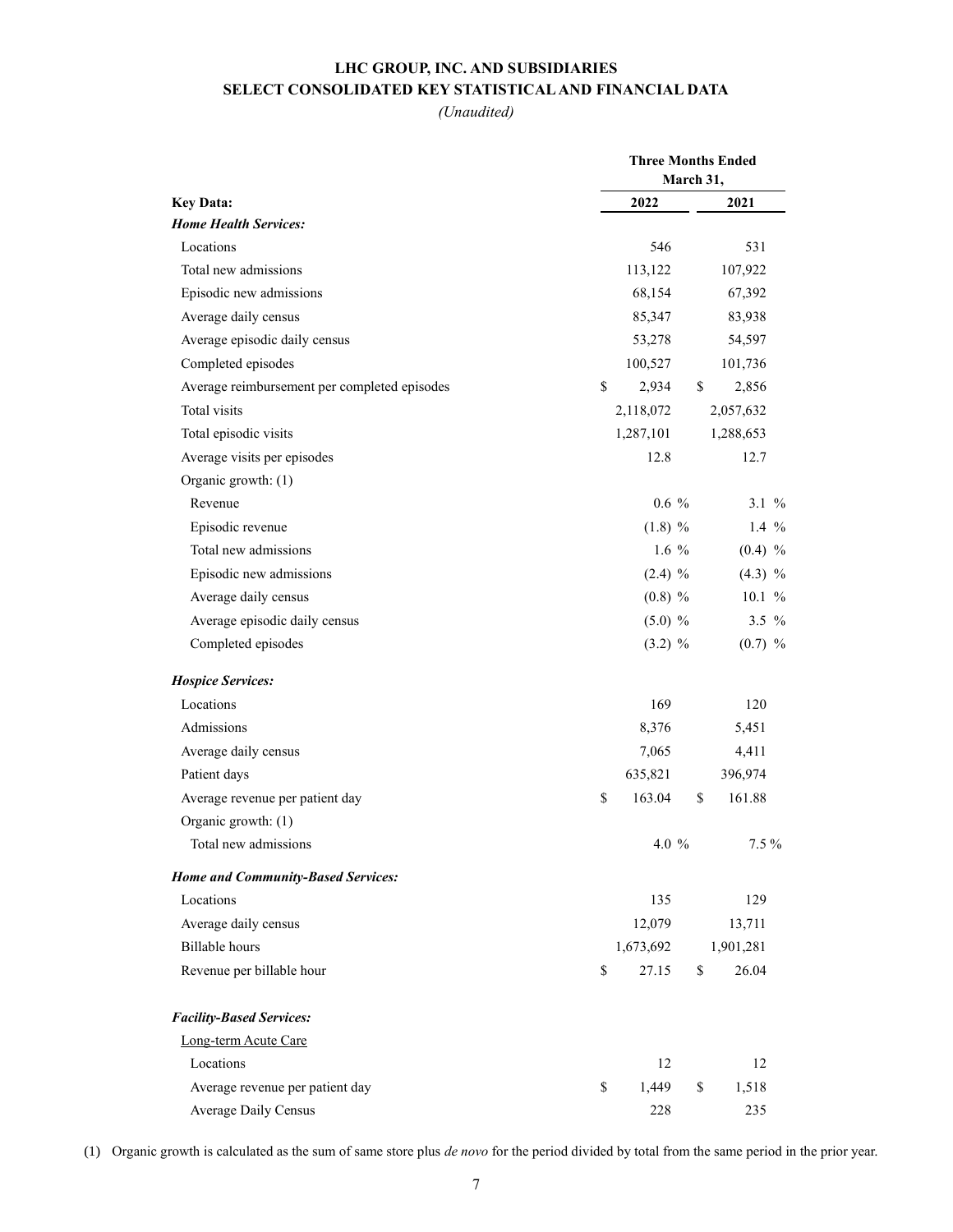#### **RECONCILIATION OF ADJUSTED NET INCOME ATTRIBUTABLE TO LHC GROUP, INC.**

#### *(Amounts in thousands) (Unaudited)*

|                                                                           | <b>Three Months Ended</b><br>March 31, |        |     |        |  |
|---------------------------------------------------------------------------|----------------------------------------|--------|-----|--------|--|
|                                                                           |                                        | 2022   |     | 2021   |  |
| Net income attributable to LHC Group, Inc.'s common stockholders          | S                                      | 19,454 | \$. | 34,659 |  |
| Add (net of tax):                                                         |                                        |        |     |        |  |
| Acquisition, <i>de novo</i> and legal expenses $(1)$                      |                                        | 3,019  |     |        |  |
| $Closures/relocations/consolidations(2)$                                  |                                        | 2,132  |     | 131    |  |
| COVID-19 impact:                                                          |                                        |        |     |        |  |
| PPE, supplies and wages (3)                                               |                                        |        |     | 8,852  |  |
| ERP implementation $(4)$                                                  |                                        | 1,692  |     |        |  |
| Cost improvement initiatives (5)                                          |                                        | 3,642  |     |        |  |
| Cost report and contract settlements <sup>(6)</sup>                       |                                        | 3,498  |     |        |  |
| Adjusted net income attributable to LHC Group, Inc.'s common stockholders | \$                                     | 33,437 | -S  | 43,642 |  |

## **RECONCILIATION OF ADJUSTED NET INCOME ATTRIBUTABLE TO LHC GROUP, INC. PER DILUTED SHARE**

|                                                                           |               | <b>Three Months Ended</b><br>March 31, |     |      |
|---------------------------------------------------------------------------|---------------|----------------------------------------|-----|------|
|                                                                           |               | 2022                                   |     | 2021 |
| Net income attributable to LHC Group, Inc.'s common stockholders          | \$            | $0.64 \quad$ \$                        |     | 1.10 |
| Add (net of tax):                                                         |               |                                        |     |      |
| Acquisition and <i>de novo</i> expenses $(1)$                             |               | 0.10                                   |     |      |
| $Closures/relocations/consolidations(2)$                                  |               | 0.07                                   |     | 0.01 |
| COVID-19 impact:                                                          |               |                                        |     |      |
| PPE, supplies and wages (3)                                               |               |                                        |     | 0.28 |
| ERP implementation $(4)$                                                  |               | 0.05                                   |     |      |
| Cost improvement initiatives <sup>(5)</sup>                               |               | 0.12                                   |     |      |
| Cost report and contract settlements <sup>(6)</sup>                       |               | 0.11                                   |     |      |
| Adjusted net income attributable to LHC Group, Inc.'s common stockholders | $\mathcal{S}$ | 1.09                                   | \$. | 1.39 |